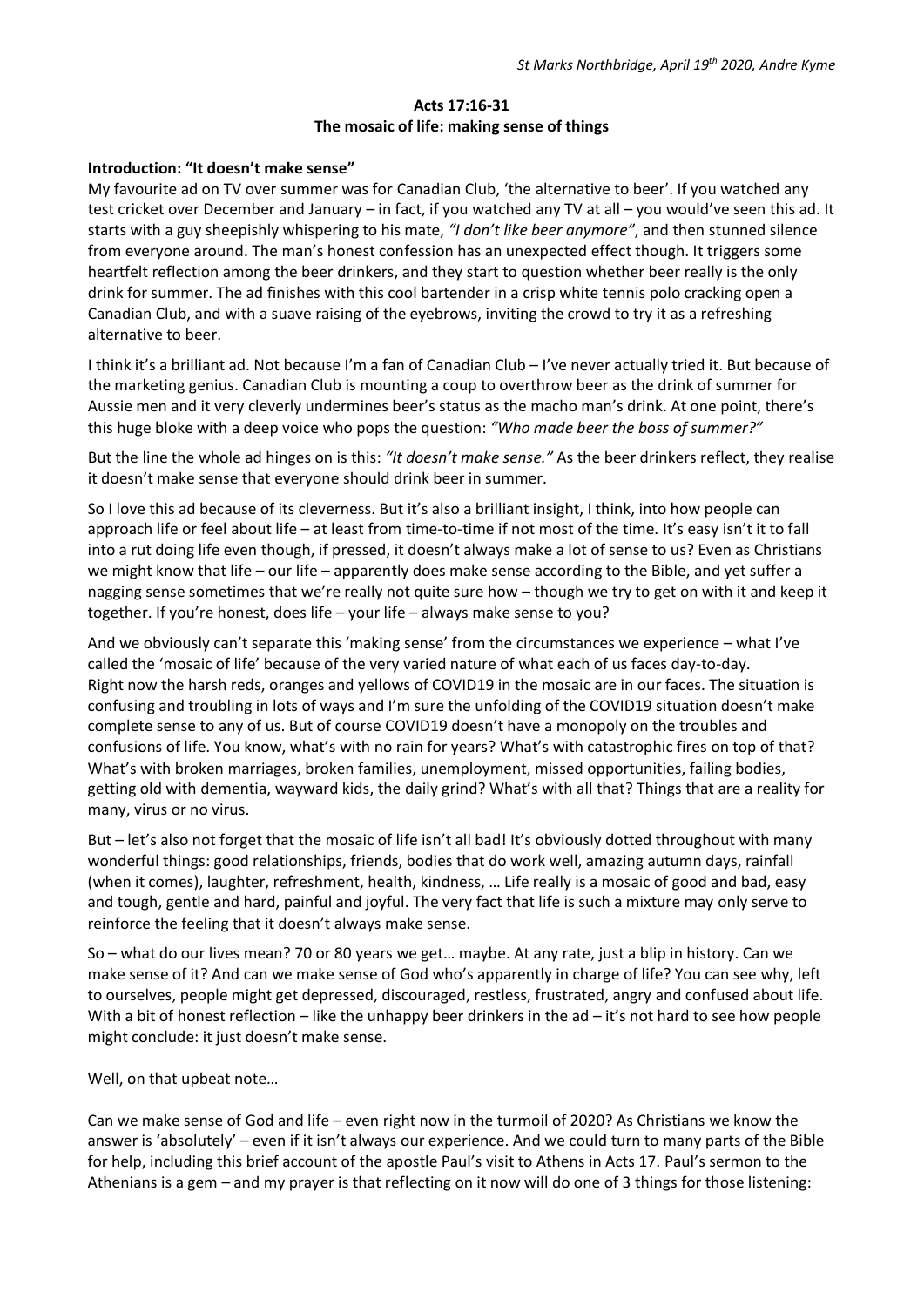- (i) If you're not a Christian, that it might bring some fresh clarity to how you see God and your life;
- (ii) If you're a Christian but sometimes have that nagging sense that your life doesn't make much sense, that it will help re-focus your vision;
- (iii) And if this idea of life not making sense really doesn't appear on your radar praise God, what a blessing – that this section would motivate and equip in you helping others make sense of life.

Ok, first some quick context. Paul's in Athens, and the Athenians clearly have many gods on offer. As Paul diplomatically puts it in v22, 'they are very religious'. And their altar 'to an unknown God' is a classic spiritual 'hedging of bets'. Quite simply, the Athenians were spiritually clueless and confused. Most importantly, they didn't know God – Father, Son and Spirit – from the Bible. So when Paul gets an audience with them, it's what you'd call the proverbial 'blank sheet'. What's he going to say about God and the meaning of things to these guys? He obviously can't say everything. So what does he choose? That's why I think Paul's sermon can be so helpful to us – because it distils life down to some 'essentials'. Paul tells them 3 things:

# **Lord: A God who makes sense**

(i) Number 1. God is the Lord. Notice v24: *"The God who made the world and everything in it is the Lord of heaven and earth… He's not served by human hands as if he needed anything. Rather, he himself gives all people life and breath and everything else."* That's the first thing Paul wants to say. God's the Lord of everything. He's the creator; the owner; the provider. People don't give to God – He gives to them. Life. Breath. Everything. It means that everyone – the Athenians, you and I – depend 100% on God – knowingly or unknowingly. This fact of God's total ownership is summed up in a word: Lord. God's the Lord.

That's an important place to start isn't it? There is a God who makes sense because there is a God who is unequivocally and unquestionably, LORD. A supremely kind-hearted ultra-ruler – who gives us life and breath and everything – and who can also take it away. Everything issues from this Lord – and all praise rightly goes back to Him. We need to grasp this to properly make sense of things. As Paul says in Romans 11:35-36 – *""Who has ever given to God, that God should repay them?" For from him and through him and for him are all things. To him be the glory forever!" Or* as the elders in Revelation respond: *"You are worthy, our Lord and God, to receive glory and honour and power, for you created all things, and by your will they were created and have their being."* God makes sense because He is the Lord.

### **Involved: A life that makes sense**

(ii) Number 2. God is involved. Although we might not know everything about God and how he operates in life, one thing is for sure: God knows everything about us. That's what it says in v26: *"From one man he made all the nations, that they should inhabit the whole earth; and he marked out their appointed times in history and the boundaries of their lands. God did this so that they would seek him and perhaps reach out for him and find him."* When you think about the series of circumstances and decisions that led to your current situation in life – does it feel random? Lucky? Or like one of a billion possible pathways you could've taken – but you ended up on this one? Well no. That's not how it is. According to this part of the Bible, the Lord of heaven and earth mapped out every one of your steps, so that you being in your specific situation, even to being here listening right now, was entirely His intention. Not one iota of randomness about it. We might not understand everything about God and life. Things like droughts, fires, viruses, and the messiness of life – they might remain a bit puzzling to us. But one thing we can be sure of is that He knows us and all the details of our lives, intimately – and not one of those details is random. Why? Why is that? Did you notice the reason in v27: *"God did this so that you would seek him and perhaps reach out for him and find him."* That's an incredible statement. Everything in your life's mosaic has a purpose: that you would reach out and find God. Have you done that?

God is intimately and purposefully involved in our life, so we know that life does make sense – even if it's not always clear how.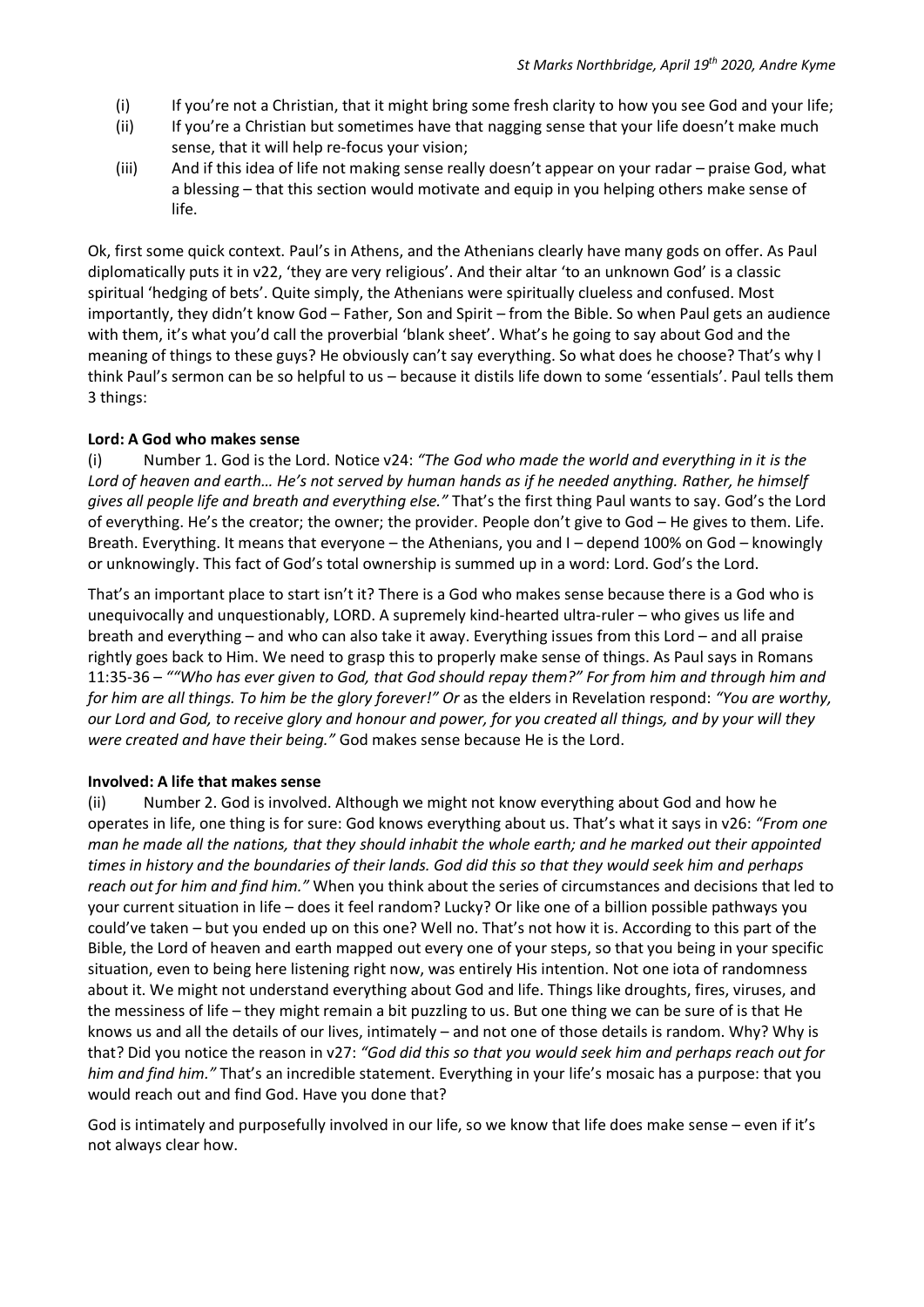### **Judge: A future that makes sense**

(iii) Number 3. God is judge. That's what it says in v30: *"…He commands all people everywhere to repent [that is, to turn back to Him]. For He has set a day when he will judge the world with justice by the man he has appointed. He's given proof of this to everyone by raising him from the dead."* That was no doubt a fairly full-on thing for Paul to say to the Athenians. We're accountable to God. Each one of us will be judged. And the judge is Jesus Christ – the one God raised from the dead. I wonder if this sounds a bit rough to you? But if God is the Lord who gives us life and breath and everything else, and if he knows everything about us – the deepest things of our hearts – and if He's worked in our lives so that we reach out for him – then doesn't it make sense that if we decide to reject Him, He'll hold us accountable? If He's the Lord, and if He's given us every opportunity to treat Him as the Lord, but we don't, what else could we expect?

And when you and I face Jesus as judge, the only thing that will matter – the only thing – is how we treated Him. During our life, did we turn back from our way and welcome Jesus? Or did we stick to our way and refuse Jesus?

# **Life that makes sense**

Well, our question was: Can we make sense of things? Can we make sense of God and life? And God's word here gives us three things to start with:

- God is the Lord of everything, including us;
- God knows us completely and has worked out our lives so that we'll reach out for Him;
- And we'll all face God's appointed judge Jesus Christ. And the only thing that will matter at that future moment is how we've treated Jesus. Did we welcome Him, or not?

So let me finish by speaking specifically to the 3 groups of people I mentioned at the start – and how each one might respond to this word from God in Acts 17.

First – if you're in the "I'm a Christian but could really use some refocusing" category – Acts 17 reminds us of 3 precious truths: God's loving Lordship over us, His purposeful hand in our life, and our secure future. We're not privy to all the answers of life. But what we are privy to are these truths in Acts 17. And we can trust that in God's wisdom and kindness, this is sufficient.

Grasping these truths freshly is like stepping back 2 m from the mosaic and seeing the whole magnificent surface. Not just standing so close that we see only the present circumstances. There's a man I see on my train trip to work in the morning who studies an iPAD with a magnifying glass. I know it's not because of his eyesight is bad because I've seen him reading other things quite fine. So I'm guessing he carefully scans online documents, perhaps looking for evidence of doctoring. But what he does with his magnifying glass is what we can do with life – and end up blinkered. The truths in Acts 17 are perspective-giving truths. It's like removing the magnifying glass and catching a glimpse of the whole.

Second – if you're a Christian for whom making sense of God and life isn't really an issue – at least not at the moment – I want to encourage you to think about how you could help others grasp the truths of Acts 17. What Paul chooses to major on with the spiritually confused Athenians does, I think, give us very practical help in our own attempts to prod family, friends and others to be spiritually clearer. So, perhaps one of these questions, springing from Acts 17, might help you in the coming weeks to start a conversation:

- The Bible insists that God is purposeful in what happens in the world and in our lives. What do you think about that?
- Does Jesus feel more or less relevant to you in these current circumstances than normal? Why is that?
- What would you say is the most pressing issue in life right now? [That's interesting, because the Bible says that the most pressing issue for every person, now and always, is how they respond to Jesus. What do you think about that?]

And I'm sure you could think of other questions!